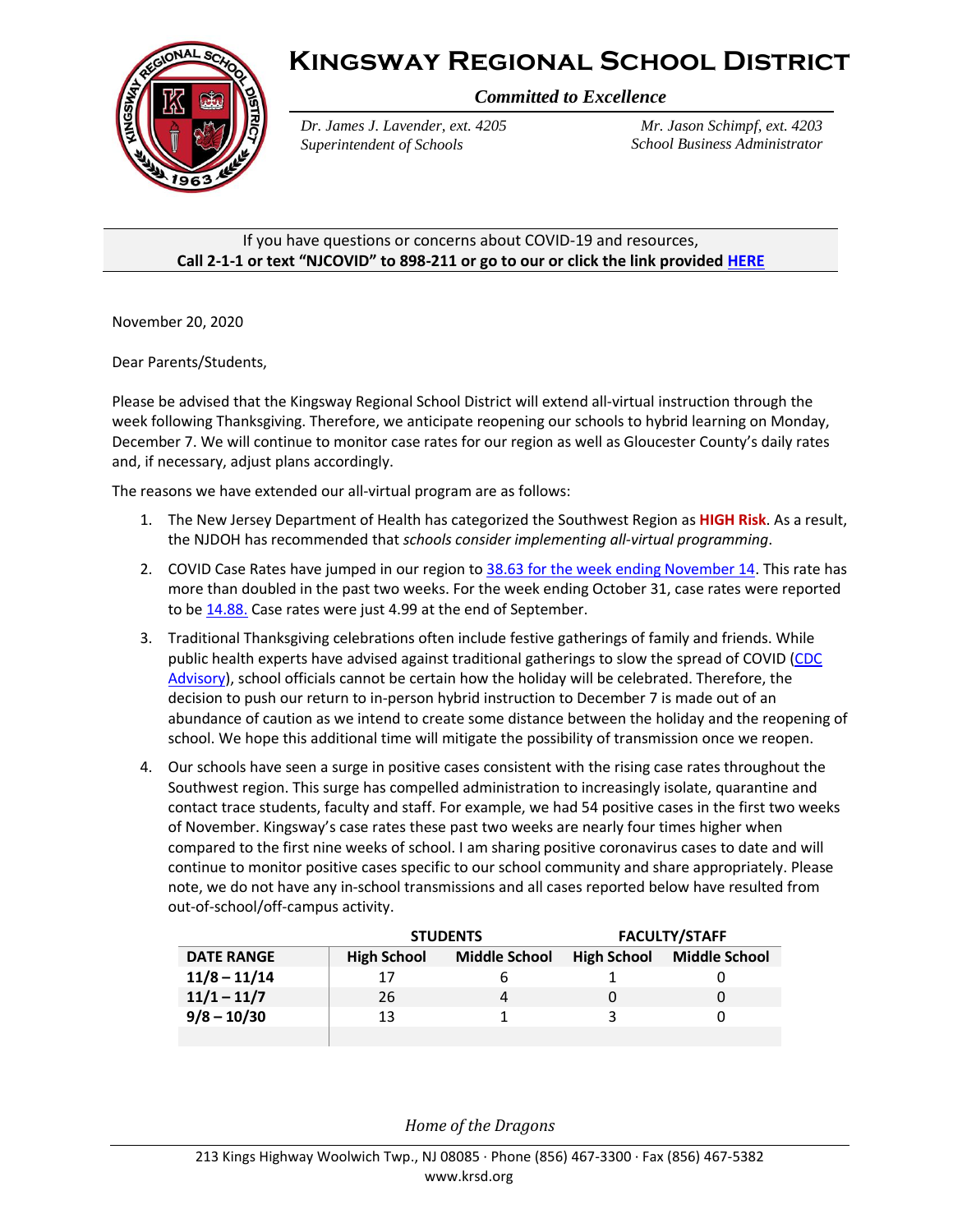| NOVEMBER / DECEMBER        |                    |                            |                              |                            |  |  |  |
|----------------------------|--------------------|----------------------------|------------------------------|----------------------------|--|--|--|
| Monday                     | <b>Tuesday</b>     | Wednesday                  | <b>Thursday</b>              | <b>Friday</b>              |  |  |  |
| 23 <sup>rd</sup>           | 24 <sup>th</sup>   | 25 <sup>th</sup>           | 26 <sup>th</sup>             | 27 <sup>th</sup>           |  |  |  |
| Synchronous (Live)         | Asynchronous/      | Synchronous (Live)         | Thanksgiving - School Closed |                            |  |  |  |
| Virtual Instruction        | <b>Support Day</b> | Virtual Instruction        |                              |                            |  |  |  |
|                            |                    |                            |                              |                            |  |  |  |
| 30 <sup>th</sup>           | 1 <sup>st</sup>    | 2 <sub>nd</sub>            | 3 <sup>rd</sup>              | $4^{\text{th}}$            |  |  |  |
| Synchronous (Live)         | Asynchronous/      | Synchronous (Live)         | Asynchronous/                | Synchronous (Live)         |  |  |  |
| <b>Virtual Instruction</b> | <b>Support Day</b> | <b>Virtual Instruction</b> | <b>Support Day</b>           | <b>Virtual Instruction</b> |  |  |  |
|                            |                    |                            |                              |                            |  |  |  |

The schedule for the next two weeks will be as follows:

# **All-Virtual Schedule Student Information**

This linked resource may help students/parents better understand our fully virtual schedule. Click **[HERE](https://www.krsd.org/Page/1883)**.

## **Student Expectations in All-Virtual**

| Synchronous Learning Days (M, W, F)      | Students will<br>Access Schoology and attend virtual class meetings<br>$\bullet$<br>Follow the fully virtual bell schedule<br>Attend each class in their schedule (required)<br>Engage in learning<br>$\bullet$<br>Health/Physical Education classes will offer wellness<br>$\bullet$<br>sessions from $2:10 - 2:45$ pm. Teachers will communicate<br>details via Schoology.    |
|------------------------------------------|---------------------------------------------------------------------------------------------------------------------------------------------------------------------------------------------------------------------------------------------------------------------------------------------------------------------------------------------------------------------------------|
| <b>Asynchronous Learning Days (T, R)</b> | Students will<br>Access Schoology and engage in learning assignments and<br>$\bullet$<br>activities (required; attendance recorded via Schoology<br>activity)<br>Seek support or enrichment via office hours or scheduled<br>class times.<br>While the student day is flexible, students who thrive with<br>$\bullet$<br>routine should consider following their bell schedules |

## **Office Hours and Additional Support**

Morning office hours are available for our students on Monday, Wednesday and Friday from 8:05 – 8:40 am. Afternoon office hours are available (every day) Monday through Friday from 2:10 – 2:45 pm. Students may also access their assigned teachers on Tuesdays and Thursdays during their scheduled class time. For more information, students/parents can reference their teacher's Schoology page for access links.

## **High School Athletics – Delayed**

The NJSIAA has delayed the return-to-play for all winter sports. Our athletic department will continue to communicate information regarding registration and schedules as we move closer to January. See start dates below.

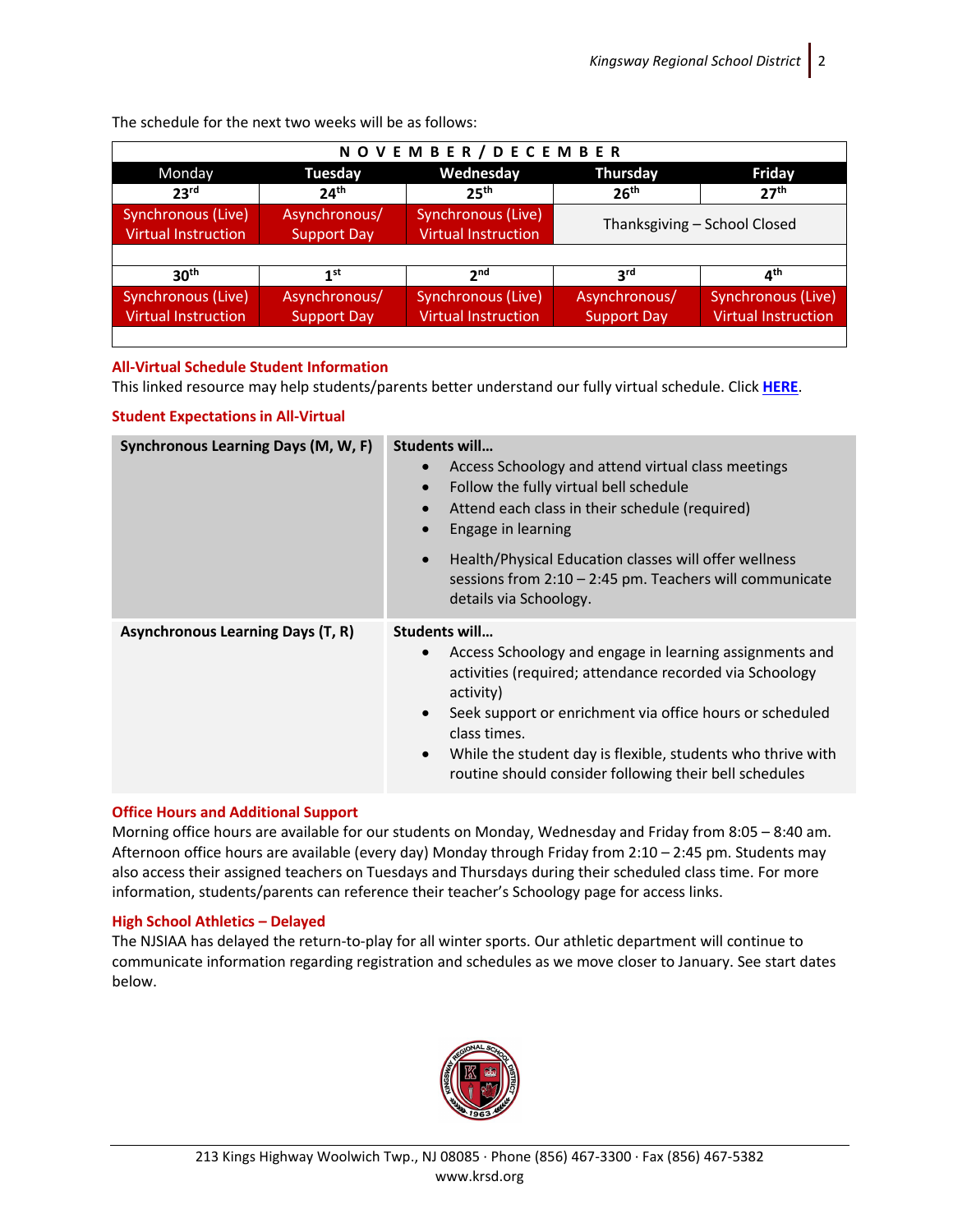| <b>SPORT</b>                       | <b>PRACTICE START</b>    | <b>COMPETITION START</b>  | <b>COMPETITION END</b> |
|------------------------------------|--------------------------|---------------------------|------------------------|
| <b>BASKETBALL, BOWLING</b>         | January 11 <sup>th</sup> | January 26 <sup>th</sup>  | February 17th          |
| <b>SWIMMING, WINTER TRACK</b>      | February 1st             | February 16 <sup>th</sup> | March 27 <sup>th</sup> |
| <b>GIRLS VOLLEYBALL, WRESTLING</b> | March 1 <sup>st</sup>    | March 16 <sup>th</sup>    | April 24 <sup>th</sup> |

#### **School Meals**

Be advised that our Food Service Program will continue to offer free school meals during virtual learning. Bundled 5-days' worth of lunches will be distributed over Wednesday behind the Middle School between 10:00-12:00. If you would like to pick up lunches, please contact the food service department 467-3300, ext. 4227.

### **How can I protect others and myself?**

We understand the level of concern regarding COVID-19 and encourage parents and students to continue following th[e Centers for Disease Control & Prevention](http://cdc.gov/coronavirus/2019-ncov/index.html) promoted safeguards, including:

- Stay home when you are sick;
- Follow the isolation/quarantine rules explained to you;
- Wash hands often with soap for at least 20 seconds;
- Cover coughs and sneezes and properly disposing of tissues;
- Limit close contact with people who are sick and not sharing food, drinks and utensils;
- Practice social distancing (staying at least 6 feet apart);
- Wear a face covering while not at home; and
- Continue to monitor your health for symptoms.

We are sorry for the inconvenience this change in schedule may cause our families. Our commitment to your health and wellbeing is our top priority. You can assist us by remaining vigilant and responsible in your approach to dealing with this health concern. Should you have any questions or need information about testing, contact the Gloucester County COVID-19 Hotline at (856) 218-4142.

Very truly yours,

Dr. James J. Lavender Superintendent of Schools

Copy: Members of the Board of Education